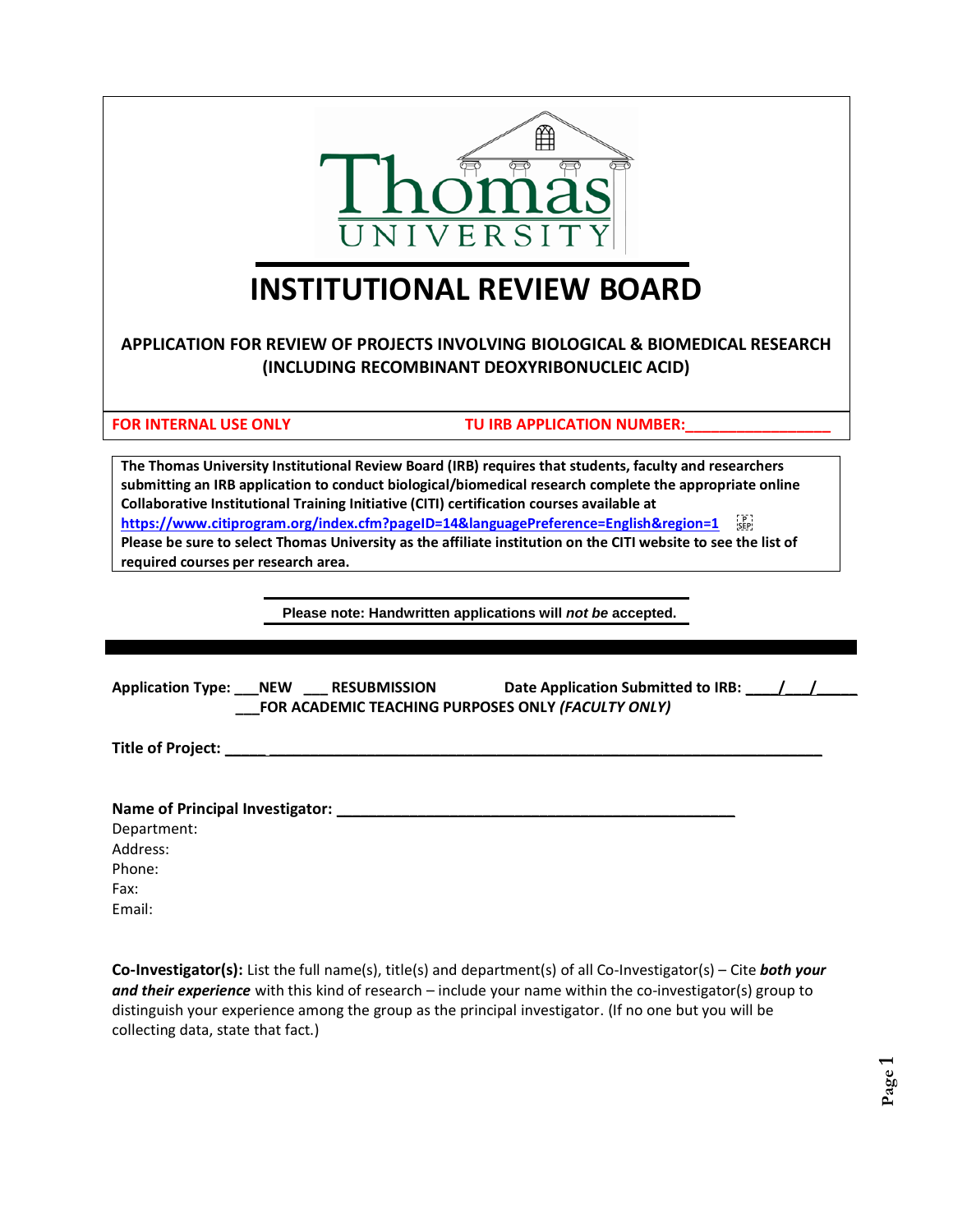| Department:                                                                                                                                                                                                               |
|---------------------------------------------------------------------------------------------------------------------------------------------------------------------------------------------------------------------------|
| Phone:                                                                                                                                                                                                                    |
| Email:                                                                                                                                                                                                                    |
| IRB Submission: Have you submitted this study to any other IRB? No____Yes____<br>A. What IRB(s)? List name of Institution(s)                                                                                              |
| C. Status of review (i.e. approved, not approved, pending). If the project was approved, please attach a<br>copy of the approval letter.                                                                                  |
| Joint Institutional Research: Describe how permission has been obtained from cooperating institution(s) -<br>i.e., school, hospital, prison, or other relevant organization. (Attach letters of permission and approval.) |
| Does this cooperative research require additional IRB permission from another institution?<br><b>Example 19 YES</b><br>$\rule{1em}{0.15mm}$ NO                                                                            |
| <b>Estimated date to begin data collection:</b> (pending IRB approval) <b>Example 2018</b>                                                                                                                                |
| Duration of project: (Please remember you may not begin data collection without IRB approval)<br>Start Date: _____ ____ ____ ___                                                                                          |
| Sponsorship:                                                                                                                                                                                                              |
| Project does not require funding from an outside source or a commercial sponsor                                                                                                                                           |
| Project requires funding from an outside source or a commercial sponsor                                                                                                                                                   |
|                                                                                                                                                                                                                           |
| b. Commercial sponsor clinical contact telephone number_________________________                                                                                                                                          |
|                                                                                                                                                                                                                           |
| _____Funding obtained                                                                                                                                                                                                     |
| Funding application pending                                                                                                                                                                                               |
| Funding application to be submitted, deadline                                                                                                                                                                             |
|                                                                                                                                                                                                                           |
| Please explain the scientific merit of the study in the space provided:                                                                                                                                                   |

## **General Outline of Proposed Study**

- **A. Describe the research design –** include objectives, procedures *(include number of times observations, examinations, tests, etc. will be conducted)* and expected results. **Specifically include the following:**
	- **1.** Host strain(s) used, (include genus, species, and parent strains);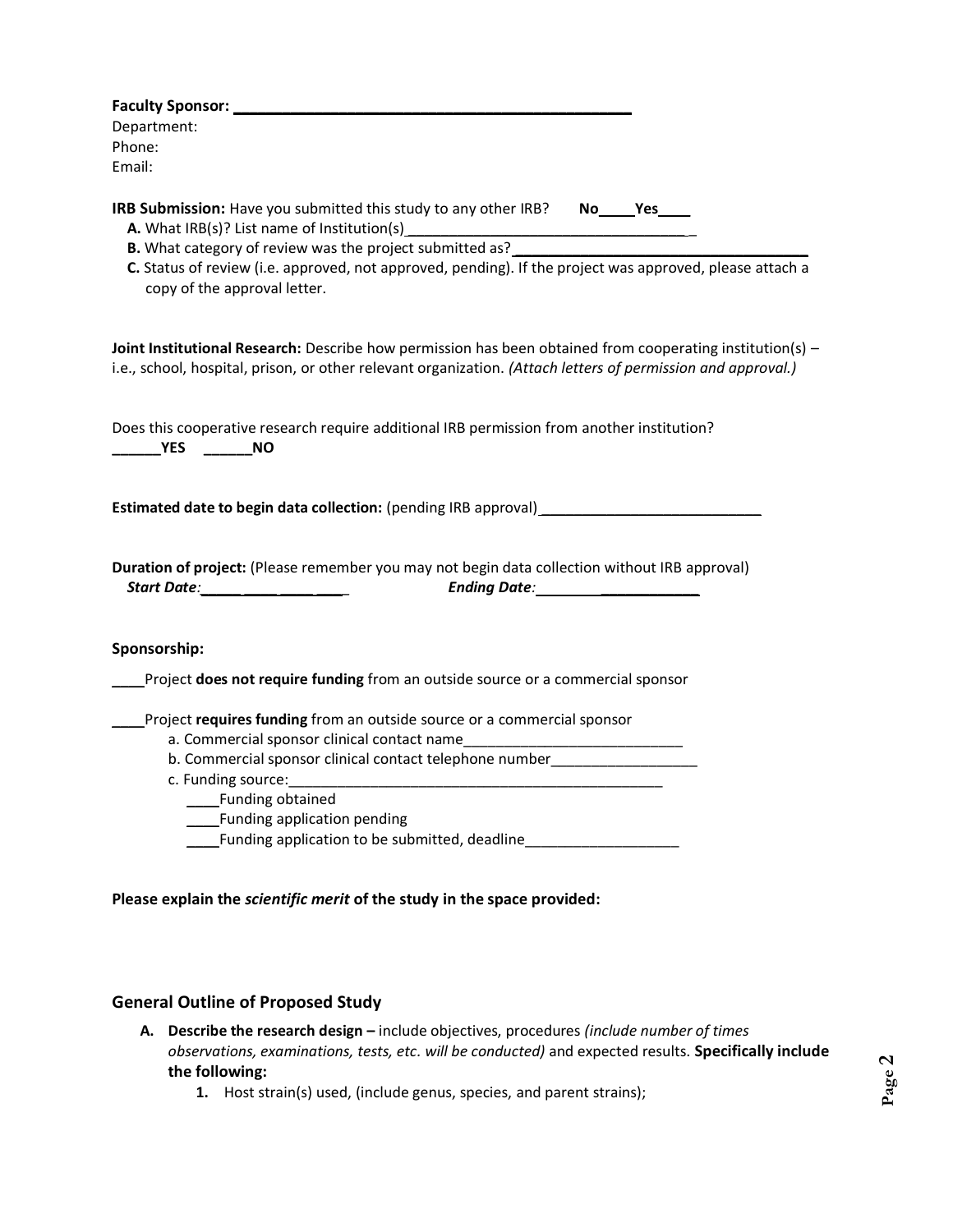- **2.** Source of DNA/RNA sequences (include genus, species, gene name and abbreviations, function of the gene);
- **3.** Recombinant plasmid(s)/vectors used;
- **4.** If there will be any attempts to obtain expression of foreign gene(s) identify the gene(s) and gene(s) functions; and
- **5.** Explain containment and safety precautions to be utilized in the proposed work and indicate where work will be conducted (i.e., Biological Safety Cabinet, other facilities); how material will be disposed of and what precautions will be taken by those handling materials. If *relevant, list specific type of biological safety cabinets that will be used.*
- **B. Aims and objectives** *In lay or non-technical terms* (language understood by a non-scientific member of the community), provide a 1-2 paragraph overview of the aims and objectives of this study. Avoid scientific jargon and define all abbreviations. Include a justification for how this study promotes animal or human health or advances scientific knowledge.

- **C.** If you know that this research is *exempt* from review according to the *NIH Guidelines for Recombinant DNA Research* indicate the reason(s) why in the space provided. Please make sure to *cite the regulation that constitutes the exemption within NIH Guidelines and paraphrase the regulation within your explanation*.
- **D.** Will there be a petition to *NIH for exemption* from the guidelines? **\_\_\_\_\_\_YES \_\_\_\_\_\_NO**

### **National Institutes of Health (NIH) Categories:**

**E. Please select the National Institutes of Health (NIH) category that accurately describes your experiment,** *where applicable.*

#### **NIH CLASS III-A:**

**Experiments that require Institutional Review Board (IRB) approval** *before* **the initiation of the experiment.**

\_\_\_ **III-A-1:** Deliberate transfer of a drug resistance trait to microorganisms that are known to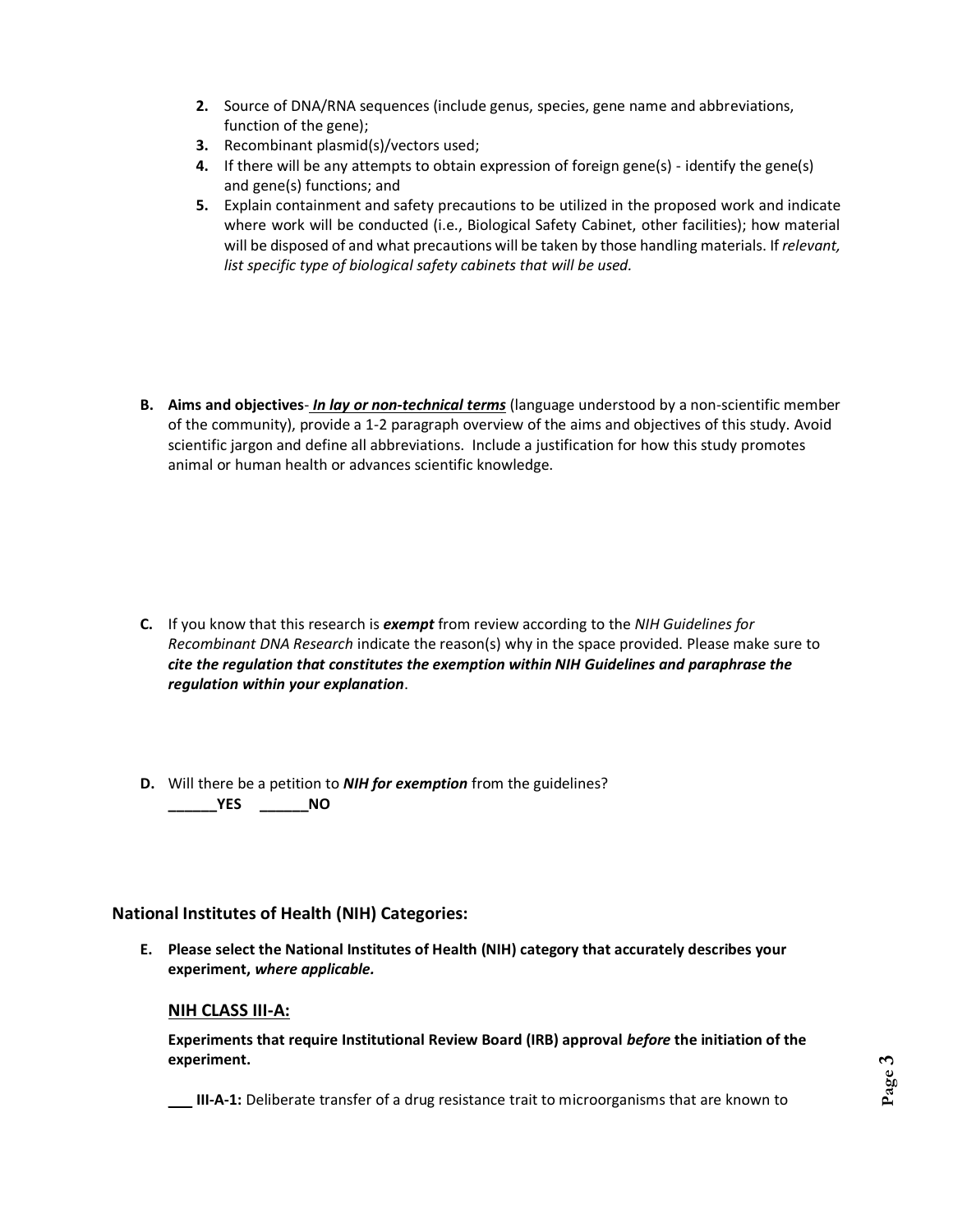acquire it naturally, if such acquisition could compromise the use of the drug to control disease agents in human or veterinary medicine or agriculture.

\_\_\_ **III-A-2:** Certain experiments involving the deliberate transfer of recombinant DNA or DNA or RNA derived from recombinant DNA into one or more human subjects.

#### **NIH CLASS III-B:**

#### **Experiments that require NIH and IRB approval before the initiation of the experiment.**

\_\_\_**III-B-1:** Deliberate formation of recombinant DNA containing genes for the biosynthesis of toxin molecules lethal at an LD50 of less than 100 monograms per kilogram body weight (i.e., microbial toxins such as tetanus toxin).

\_\_\_**III-B-2:** Accelerated Review of Human Gene Transfer Experiments.

**III-B-3**: Minor Modifications to Human Gene Transfer Experiments.

#### **CLASS III-C:**

#### **Experiments that require IRB approval before the initiation of the experiment.**

- \_\_\_ **III-C-1:** Experiments using human or animal pathogens (Class 2, Class 3, Class 4, or Class 5 Agents) as host vector systems.
- \_\_\_ **III-C-1a:** Experiments involving the introduction of recombinant DNA into Class 2 agents carried out at bio-safety Level 2 containment.
- \_\_\_ **III-C-1b:** Experiments involving the introduction of recombinant DNA into Class 3 agents carried out at bio-safety Level 3 containment.
- \_\_\_ **III-C-2:** Experiments in which DNA from human or animal pathogens (Class 2, Class 3, Class 4, or Class 5 Agents) is cloned in nonpathogenic prokaryotic or lower eukaryotic host-vector systems.
- \_\_\_**III-C-2a:** Experiments in which DNA from Class 2 or Class 3 Agents is transferred into nonpathogenic prokaryotes or lower eukaryotes carried out at bio-safety Level 2 containment.
- \_\_\_ **III-C-3:** Experiments involving the use of infectious animal or plant DNA or RNA viruses in the presence helper virus in tissue culture systems.
- \_\_\_ **III-C-3a:** Experiments involving the use of infections Class 2 animal viruses in the presence of helper virus performed at bio-safety Level 2 containment.
- \_\_\_ **III-C-3b:** Experiments involving the use of infectious Class 3 animal viruses or defective Class 3 animal viruses in the presence of helper virus carried out at the bio-safety level containment.
- \_\_\_ **III-C-3c:** Experiments involving the use of infectious animal or plant viruses or defective animal or plant viruses in the presence of helper virus not covered by the above sections carried out at the bio-safety Level I containment.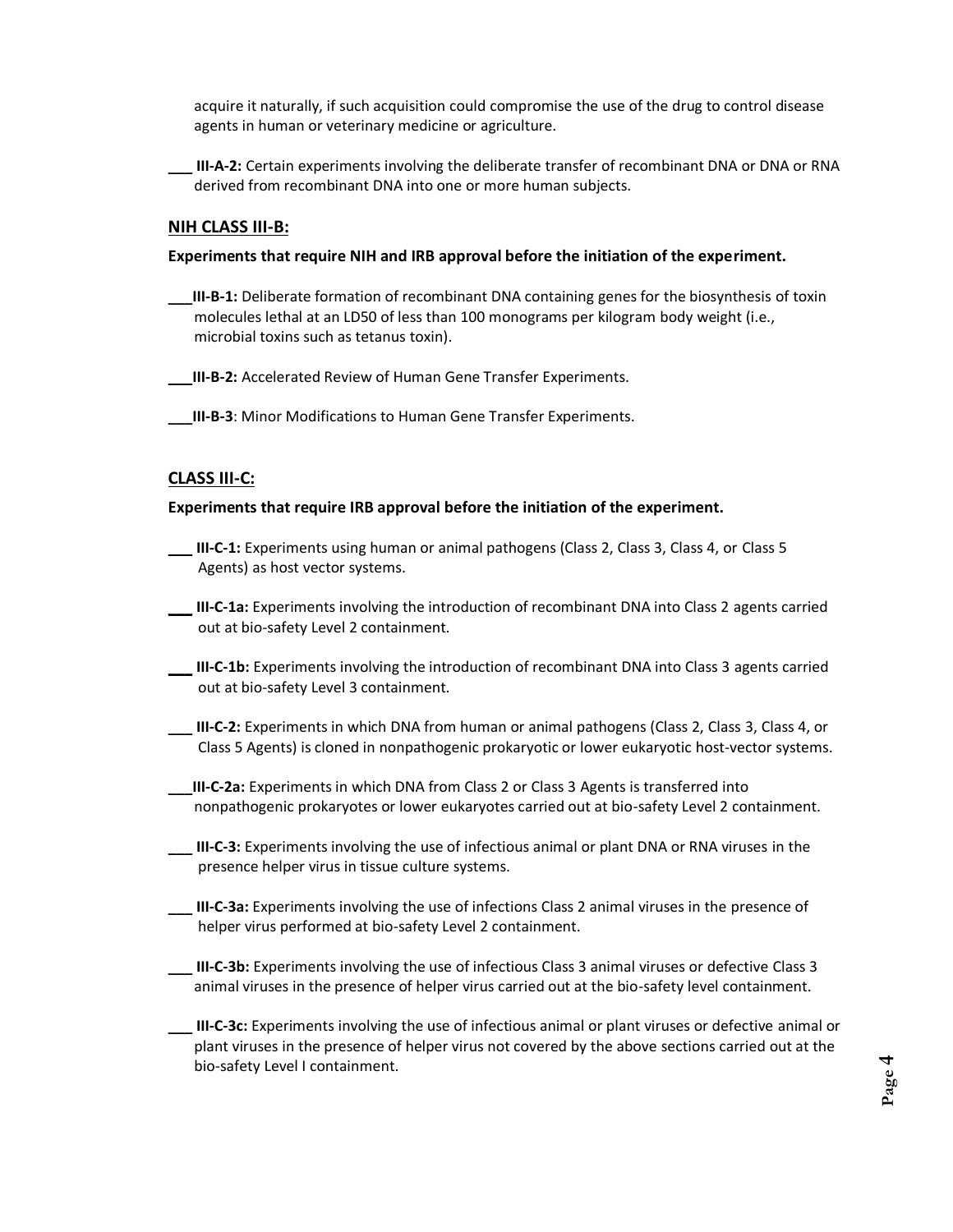- **F.** Where will the project be carried out? *(i.e., Laboratory; Greenhouse or Animal Facility.)*
- **G.** Are recombinant materials prepared or reconstituted at a location other than the administration site? **\_\_\_\_\_\_NO \_\_\_\_\_\_YES** (If **YES**, *address precautions regarding transportation* of the materials between the locations in the space provided.)

- **H.** Is the goal of this research study to induce or enhance immune response in the study subjects?  **\_\_\_\_\_\_NO \_\_\_\_\_\_YES** (If **Yes**, please *describe the expected response*.)
- **I.** Does this research project utilize recombinant DNA methodology (i.*e.,* Use of plasmids; retroviral vectors or other genetic constructs with Foreign DNA; Cell lines containing Foreign DNA; etc.)? *(Note: Answer yes even if the materials are obtained commercially or from a collaborator.)* **\_\_\_\_\_\_NO \_\_\_\_\_\_YES**
- **J.** Will this project require large-scale fermentation *(greater than (>) 10 liters)* of organisms containing recombinant DNA molecules? *Large scale (> 10 liters) requires special approval from the IRB.* **\_\_\_\_\_\_YES \_\_\_\_\_\_NO**
- **K.** Please provide a complete inventory of ALL Bio-safety Level 2 (BL2) *agents* currently located in the laboratory, or to be constructed in the proposed project.

*NOTE:* Include Vector name and type. If the source of the vector is a research group from another institution, provide the principal researcher's name and hosting institution. Describe the nature of inserted sequences (i.e., structural gene, etc.). Indicate the storage area and building where these items will be stored (i.e., liquid nitrogen tank, Room 200, Building F (Forbes).

**Table I-101: Bio-safety Level 2 (BL2) Agents**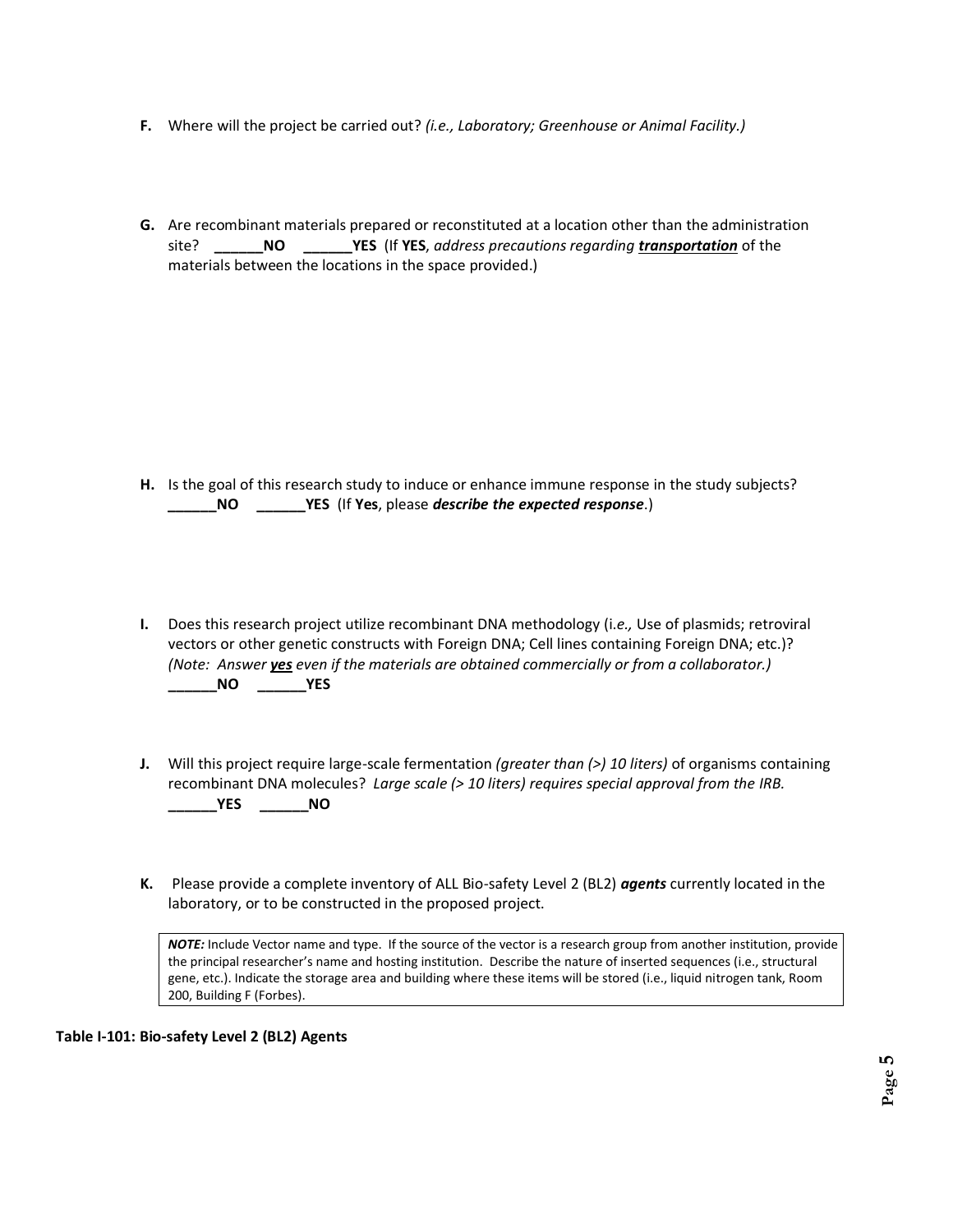| <b>VECTOR</b> | <b>SOURCE</b><br><b>OR</b><br><b>SUPPLIER</b><br><b>NAME</b> | <b>EXPRESSED</b> | <b>GENE</b> | <b>PROMOTER/ENHANCER</b> | <b>PACKAGING</b> | <b>STORAGE</b> | <b>ARE THESE</b><br><b>AGENTS</b><br><b>CURRENTLY IN</b><br>LAB? | <b>DO YOU PLAN</b><br><b>TO CONSTRUCT</b><br><b>THESE</b><br><b>AGENTS?</b> |
|---------------|--------------------------------------------------------------|------------------|-------------|--------------------------|------------------|----------------|------------------------------------------------------------------|-----------------------------------------------------------------------------|
|               |                                                              |                  |             |                          |                  |                | YES NO                                                           | YES NO                                                                      |
|               |                                                              |                  |             |                          |                  |                | <b>NO</b><br><b>YES</b>                                          | $\overline{\phantom{1}}$ NO<br><b>YES</b>                                   |
|               |                                                              |                  |             |                          |                  |                | <b>YES</b><br><b>NO</b>                                          | $N$ O<br><b>YES</b>                                                         |
|               |                                                              |                  |             |                          |                  |                | YES NO                                                           | $\sqrt{NQ}$<br><b>YES</b>                                                   |
|               |                                                              |                  |             |                          |                  |                | <b>NO</b><br><b>YES</b>                                          | <b>NO</b><br><b>YES</b>                                                     |

**L.** List all BL2 *reagents* currently on hand or to be constructed **for use on this project** – i.e., viral vectors of any type, plasmids containing whole viral genomes, plasmids containing viral genes to be used for packaging, or stable cell lines containing any of these constructs.

#### **Table I-102: Bio-safety Level 2 (BL2) Reagents**

| <b>VECTOR</b> | <b>SOURCE</b><br><b>OR</b><br><b>SUPPLIER</b><br><b>NAME</b> | <b>EXPRESSED</b> | <b>GENE</b> | <b>PROMOTER/ENHANCER</b> | <b>PACKAGING</b> | <b>STORAGE</b> | <b>ARE THESE</b><br><b>REAGENTS</b><br><b>CURRENTLY IN</b><br>LAB? | DO YOU PLAN<br><b>TO CONSTRUCT</b><br><b>THESE</b><br><b>REAGENTS?</b> |
|---------------|--------------------------------------------------------------|------------------|-------------|--------------------------|------------------|----------------|--------------------------------------------------------------------|------------------------------------------------------------------------|
|               |                                                              |                  |             |                          |                  |                | YES NO                                                             | YES NO                                                                 |
|               |                                                              |                  |             |                          |                  |                | <b>YES</b><br><b>NO</b>                                            | $\overline{\phantom{0}}$ NO<br><b>YES</b>                              |
|               |                                                              |                  |             |                          |                  |                | <b>YES</b><br><b>NO</b>                                            | NQ<br><b>YES</b>                                                       |
|               |                                                              |                  |             |                          |                  |                | <b>NO</b><br><b>YES</b>                                            | $\overline{\phantom{a}}$ NO<br>YES                                     |
|               |                                                              |                  |             |                          |                  |                | <b>NO</b><br><b>YES</b>                                            | N<br><b>YES</b>                                                        |

- **M.** Please describe the constructs that you plan to create for this project in the space provided.
- **N.** Will this project, at some point, require the release of organisms containing recombinant molecules into the environment?

**\_\_\_\_\_\_YES \_\_\_\_\_\_NO**

- **O.** Is there any possibility that organisms containing recombinant molecules could enter the food chain*?* **\_\_\_\_\_\_YES \_\_\_\_\_\_NO**
- **P.** Will there be any attempt to transfer recombinant DNA molecules in vivo to plant or animal systems (other than tissue culture)?

**\_\_\_\_\_\_YES \_\_\_\_\_\_NO**

**Q.** Please list the personnel who will be working with the agents/reagents and specify all previous relevant recombinant DNA training and experience.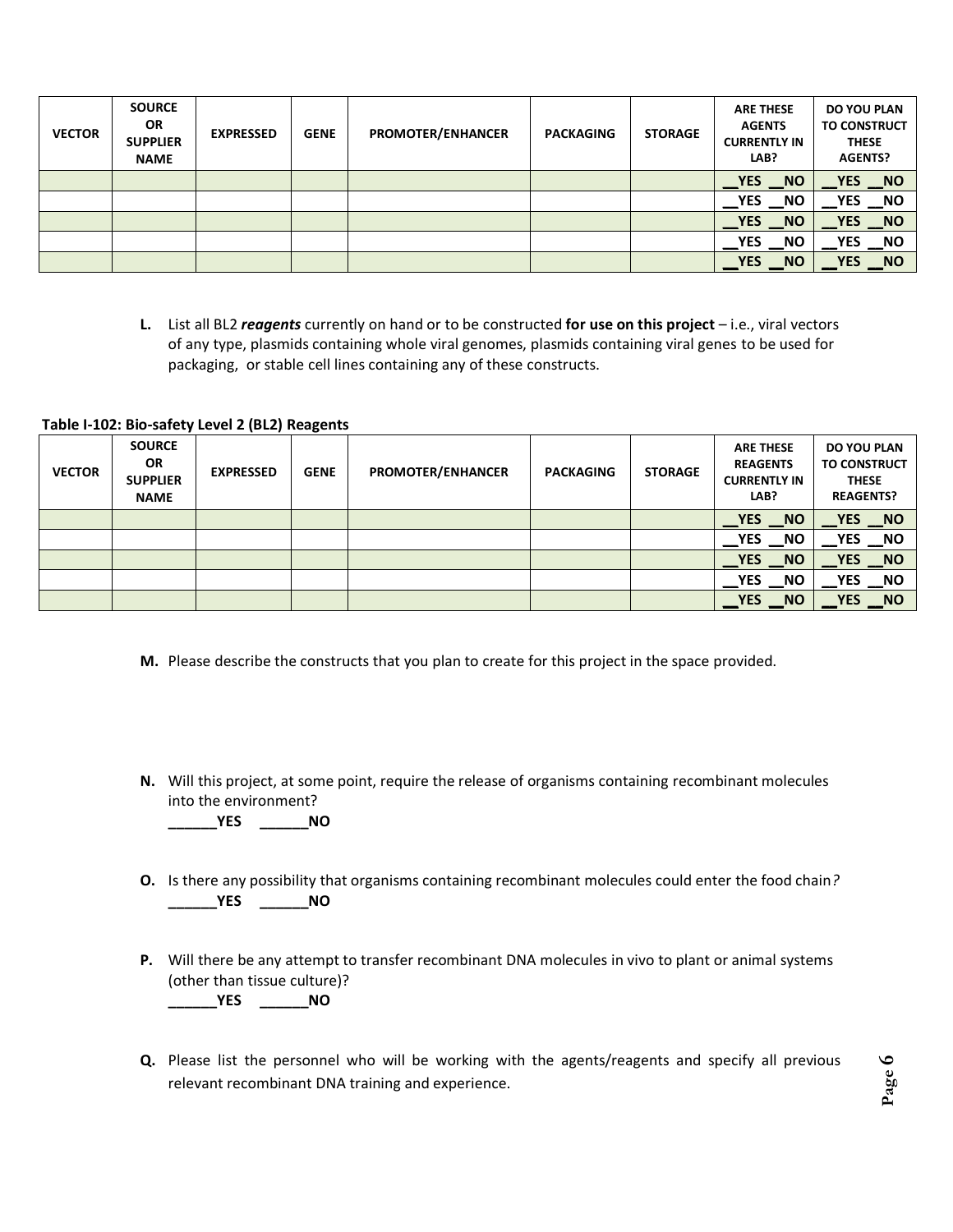| Names of personnel involved and Title<br>or Position on the Research Team | Relevant recombinant DNA Experience including the<br>Number of Years and recombinant DNA Training | Date when training<br>was completed<br>(MM/DD/YYYY) |
|---------------------------------------------------------------------------|---------------------------------------------------------------------------------------------------|-----------------------------------------------------|
|                                                                           |                                                                                                   |                                                     |
|                                                                           |                                                                                                   |                                                     |
|                                                                           |                                                                                                   |                                                     |
|                                                                           |                                                                                                   |                                                     |
|                                                                           |                                                                                                   |                                                     |
|                                                                           |                                                                                                   |                                                     |

**R.** In the space provided below, describe the procedures for responding to an accidental spill(s) and/or release(s).

**S.** Date of most recent Laboratory Safety Inspection: \_ / /\_\_\_\_ *Please attach a copy of the most recent Lab Safety Certificate.*

#### **Cell Culture Experiments:**

**T.** In the following table (Table T-101), list the primary cell line or culture to be infected. Include species and tissue of origin, name of cell line, and recombinant DNA source to be utilized. Indicate the source or supplier of the cells (i.e., commercial supplier, distribution from another institution's research group, etc).If the source of the vector is another institution's research group, provide the principal researcher's name and hosting institution.

|  |  |  |  |  | <b>Table T-101: Cell Lines or Cultures</b> |
|--|--|--|--|--|--------------------------------------------|
|--|--|--|--|--|--------------------------------------------|

| Cells to be used               | <b>Cell Type</b> | recombinant DNA           | Source or       |
|--------------------------------|------------------|---------------------------|-----------------|
| (Primary culture or Cell line) |                  | Vector and Expressed gene | <b>Supplier</b> |

**Page**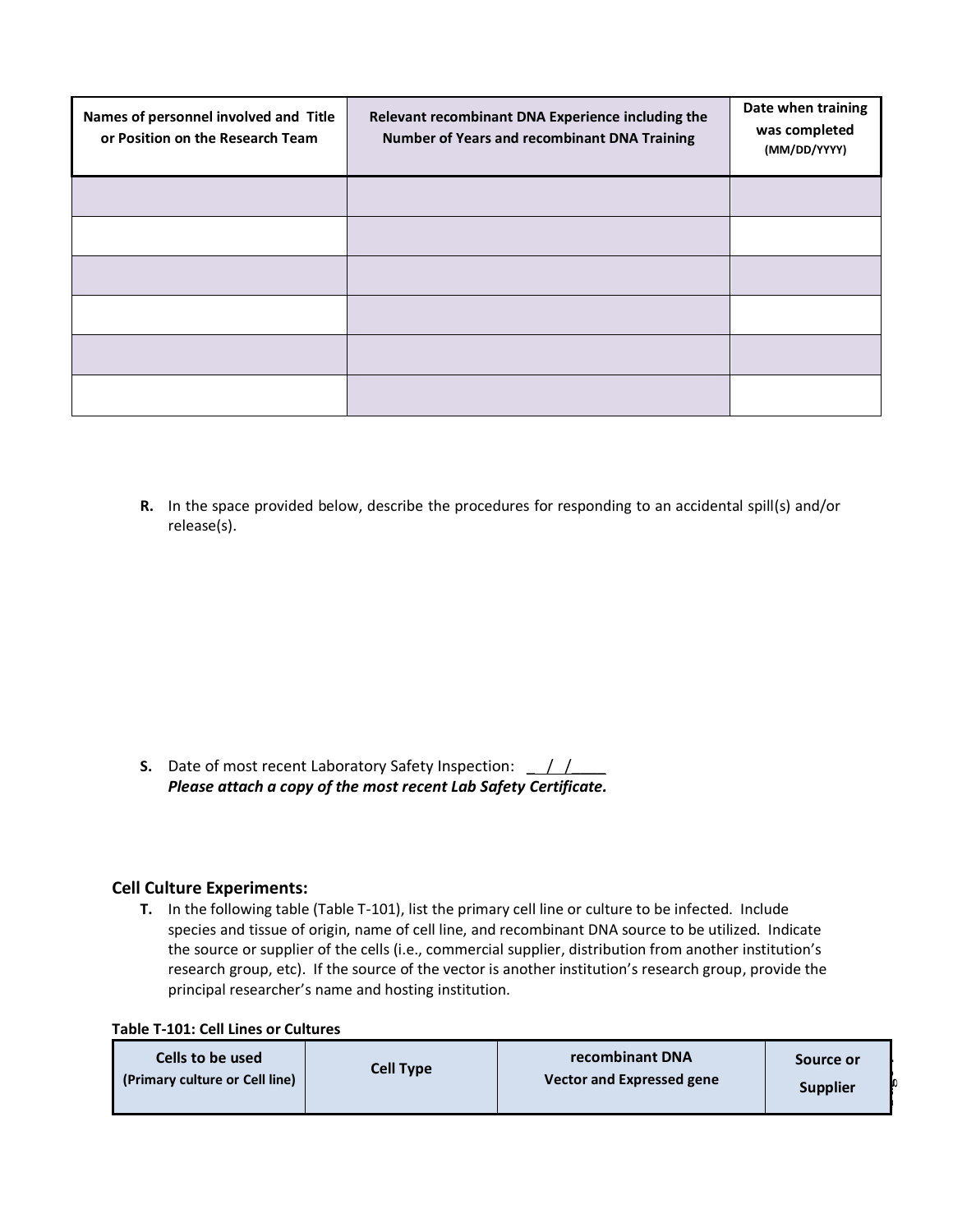**U.** Will any recombinant DNA materials be administered to human subjects? (If **YES**, please describe the *number of human subjects* proposed to use in the research, the recombinant DNA *vector and expressed gene*, and the *amount and titer* in the space provided.

- **V.** Will this project use viral vectors? **\_\_\_\_\_\_ NO \_\_\_\_\_\_ YES** (If **YES**, please answer the following questions.)
	- **1.** Are the viral vectors replication competent*?* **\_\_\_\_\_\_YES** *(Proceed to Question 2)* **\_\_\_\_\_\_NO** *(Proceed to Question 3)*
	- **2.** What is the known host range of the virus?
	- **3.** What specific method will be used to determine *non-replication* of viruses?
- **W.** Will this project use constructs which include whole viral genomes? **\_\_\_\_\_\_ NO \_\_\_\_\_\_ YES** (If **YES**, please answer the following questions.)
	- **1.** Are the constructs replication competent*?*  **\_\_\_\_\_\_YES** *(Proceed to Question 2)* **\_\_\_\_\_\_NO** *(Proceed to Question 3)*
	- **2.** What is the known host range of the virus?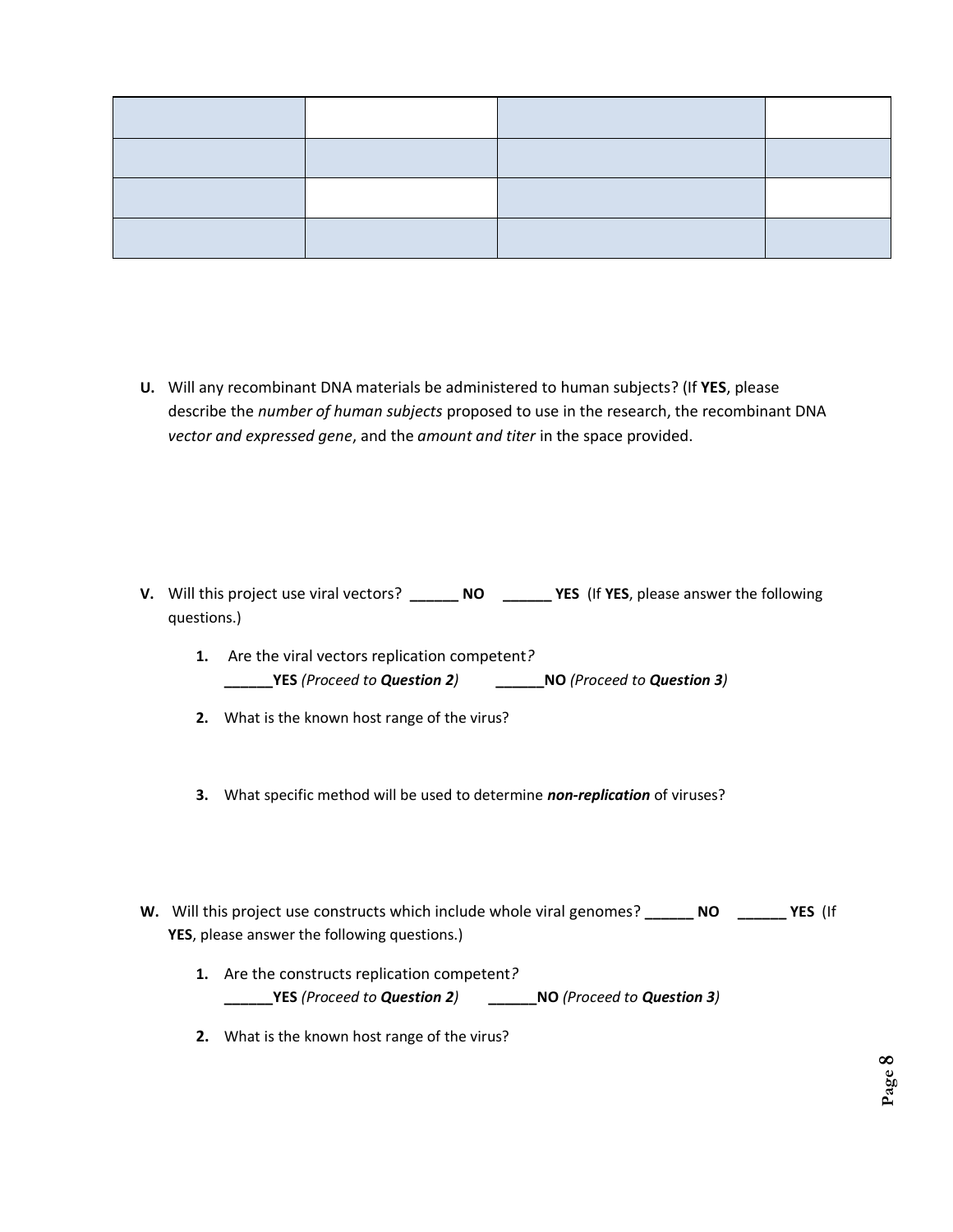**3.** What specific method will be used to determine *non-replication* of viruses?

#### **Additional Attachments** *(Checklist)***:**

**\_\_\_\_Copy of principal investigator(s)' curriculum vitae attached** *(See the following CV Waiver Statement)* **\_\_\_\_***CV Attached Waiver Principal Investigator:* A copy of CV as an attachment can be waived if the principal investigator has previously submitted a copy of their CV within the last two years and that CV resides on file with the IRB, or the investigator is a student who is under the guidance of a faculty sponsor.

**\_\_\_\_Copy of all other investigator(s)' curriculum vitae attached** *(See the following CV Waiver Statement)* **\_\_\_\_***CV Attached Waiver All Other Investigators:* A copy of CV as an attachment can be waived if all other additional investigators have previously submitted a copy of their CV within the last two years and that CV(s) reside on file with the IRB, or the investigators are students who are under the guidance of a faculty sponsor.

#### **Assurance of Principal Investigator:**

I understand experiments involving laboratory animals are not to be conducted unless approved by the Thomas University Institutional Review Board on the issue Recombinant Deoxyribonucleic acid or Recombinant DNA in Research.

I agree to comply with and accept responsibility for the *specific and formal* training of my staff in all biosafety *Level II Agents*that will be utilized within the laboratory. This formalized training will be *documented* and will include, but not be limited to, personal protective equipment (PPE), spill and release controls, and procedures to be use within the laboratory. All affected support staff must also be *notified and formally trained* concerning any bio-safety *Level II Agents*, and protective procedures to be utilized. This training will also be *documented*.

I agree to comply with the emergency procedures for cleaning spills involving recombinant DNA within the laboratory as described in the National Institutes of Health Laboratory Safety Monograph.

I agree to comply with the National Institutes of Health requirements pertaining to *shipment, use and transfer* of recombinant DNA materials. I am familiar with and agree to abide by the provisions of the current National Institutes of Health Guidelines, the policies of Thomas University, and the Thomas University Institutional Review Board's instructions pertaining to this project.

*As the Principal Investigator on this project, I certify by my signature below that the information provided in this application is accurate and fully describes any and all procedures regarding Recombinant Deoxyribonucleic acid or Recombinant DNA under, which I will conduct this research.*

*I, the undersigned, agree to accept responsibility for my co-investigators and other personnel involved on this project, in regards to their compliance with the above stated policies.*

I will retain the documentation of the experiment, experimental data, reports and all procedures performed for *at least three years after* the proposed activity has been completed or discontinued.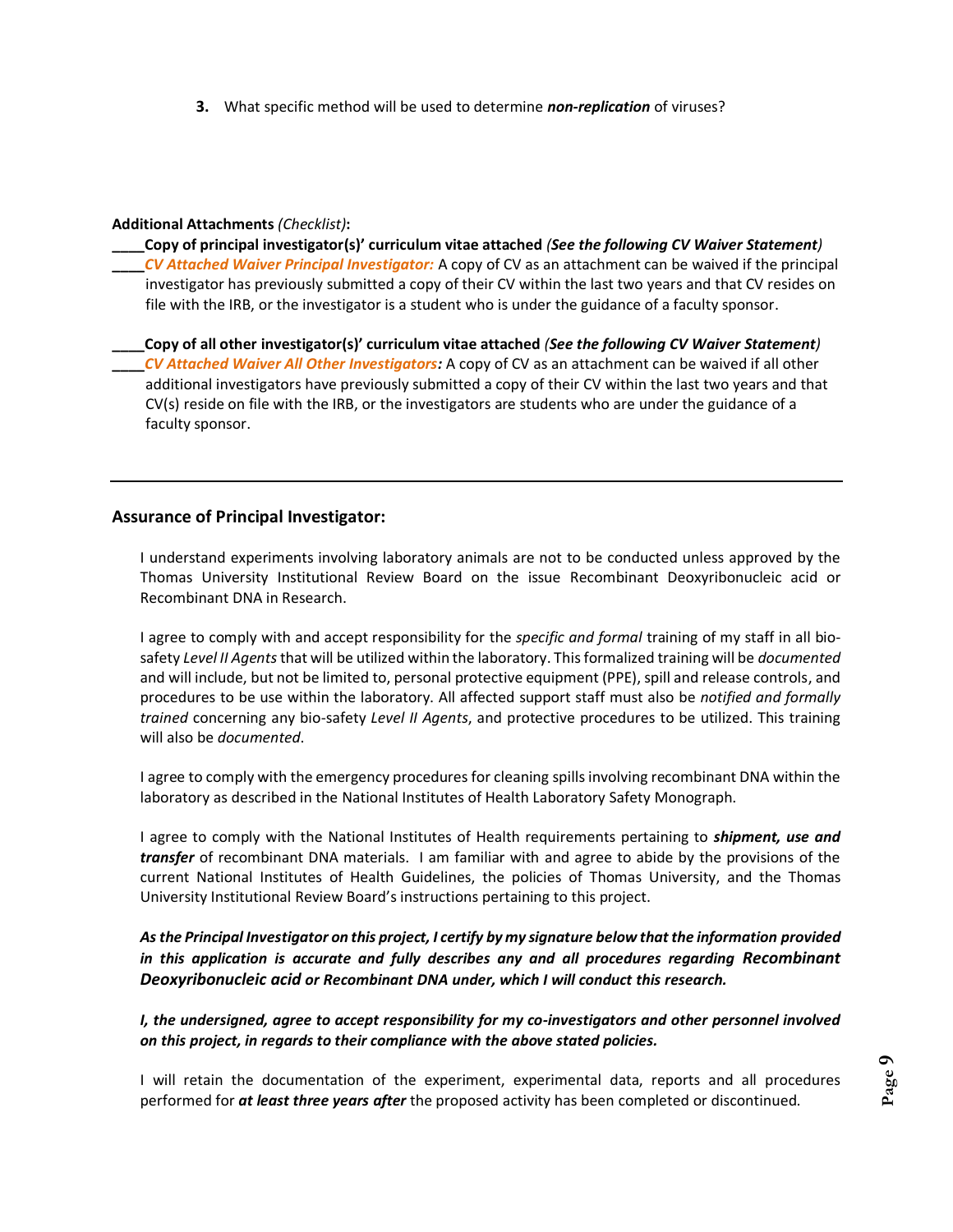The IRB is obligated to continually review this activity. Therefore, I agree to furnish progress reports to the committee when requested.

I, the undersigned, understand and agree that *upon approval of this application*, should complaint of a *violation of any procedures* as proposed within this document occur, as deemed through investigation by the Thomas University IRB or bodies employed by Thomas University, this application *will be reversed and denied continuation of approval, and the termination of the research under this proposal will be so ordered and enforced to the fullest extent of the law.*

*Please note: Signature of this application form by the primary investigator provides written assurance that the primary investigator attests that they have read and understand all abovementioned statements concerning Thomas University policy for research or similar activities involving Recombinant Deoxyribonucleic acid or Recombinant DNA in research; federal, state and county regulations and laws where applicable; and certify that they will uphold all regulations and policies as required and prescribed by law, along with the National Institute of Health Recombinant DNA Guidelines, and the Thomas University policy as stated herein.*

\_\_\_\_\_\_\_\_\_\_\_\_\_\_\_\_\_\_\_\_\_\_\_\_\_\_\_\_\_\_\_\_\_\_\_\_\_\_\_\_\_ \_\_\_\_\_\_\_\_\_\_\_\_\_\_\_

\_\_\_\_\_\_\_\_\_\_\_\_\_\_\_\_\_\_\_\_\_\_\_\_\_\_\_\_\_\_\_\_\_\_\_\_\_\_\_\_\_ \_\_\_\_\_\_\_\_\_\_\_\_\_\_\_

*Principal Investigator's Signature (SEAL) Date*

**For faculty supervisor approval:**

*I believe that the research can be safely completed and conducted within the bounds stated by the National Institutes of Health Recombinant DNA Guidelines. Furthermore, I have read the enclosed proposal, and I am willing to supervise the investigator(s).*

*Faculty Sponsor's Signature (SEAL) Date*

# *RESPONSE TO APPLICATION FOR APPROVAL OF RESEARCH INVOLVING RECOMBINANT DEOXYRIBONUCLEIC ACID OR RECOMBINANT DNA*

All responses to research will be provided to the *principal investigator* in writing from the Thomas University Institutional Review Board. According to the complexity of the research, a response from the board (full review of application) may take up to, *but not exceed,* three weeks. Should further, appropriate review by officials of the institution be deemed necessary, it could delay a response from the Institutional Review Board for an additional two week period beyond the initial three week period. In addition, the request for an expedited review by the principal researcher *does not exclude* the possibility of a determination of a *full committee review*. This is held at the discretion of the Institutional Review Board and its Chairperson. When at all possible